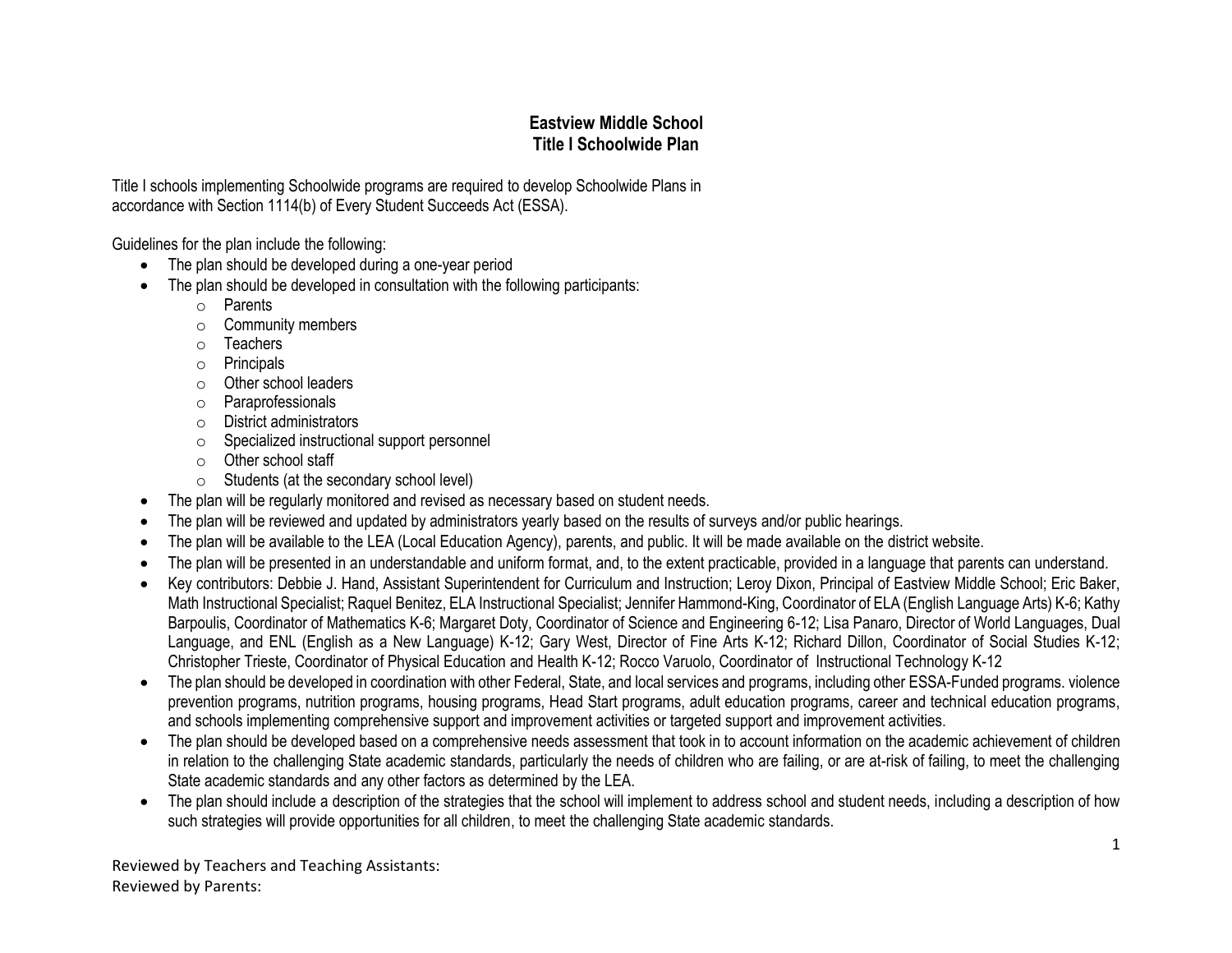- The plan should include a description of the strategies that the school will implement to address school and student needs, including a description of how such strategies will use methods and instructional strategies that strengthen the academic program in the school.
- The plan should include a description of the strategies that the school will implement to address school and student needs, including a description of how such strategies will increase the amount and quality of learning time.
- The plan should include a description of the strategies that the school will implement to address school and student needs, including a description of how such strategies will help provide an enriched and accelerated curriculum, which may include programs, activities, and courses necessary to provide a wellrounded education.
- The plan should include a description of the strategies that the school will implement to address school and student needs, including a description of how such strategies will address the needs of all children in the school, but particularly the needs of those at risk of not meeting the challenging State academic standards, through activities which may include:

Counseling, school-based mental health programs, specialized instructional support services, mentoring services, and other strategies to improve students' skills outside the academic subject areas.

Preparation for and awareness of opportunities for postsecondary education and the workforce, which may include career and technical education programs and broadening secondary school students' access to coursework to earn postsecondary credit while still in high school (such as Advanced Placement, International Baccalaureate, dual or concurrent enrollment, or early college high schools).

Implementation of a schoolwide tiered model to prevent and address problem behavior, and early intervening services, coordinated with similar activities and services carried out under the Individuals with Disabilities Education Act

Professional development and other activities for teachers, paraprofessionals, and other school personnel to improve instruction and use of data from academic assessments, and to recruit and retain effective teachers, particularly in high need subjects.

Strategies for assisting preschool children in the transition from early childhood education programs to local elementary school programs.

• If program funds are consolidated, the plan should identify the specific State, local, and Federal programs, and amount of funds from each program that will be consolidated in the schoolwide program.

## **Addressing the Components of a Schoolwide Plan**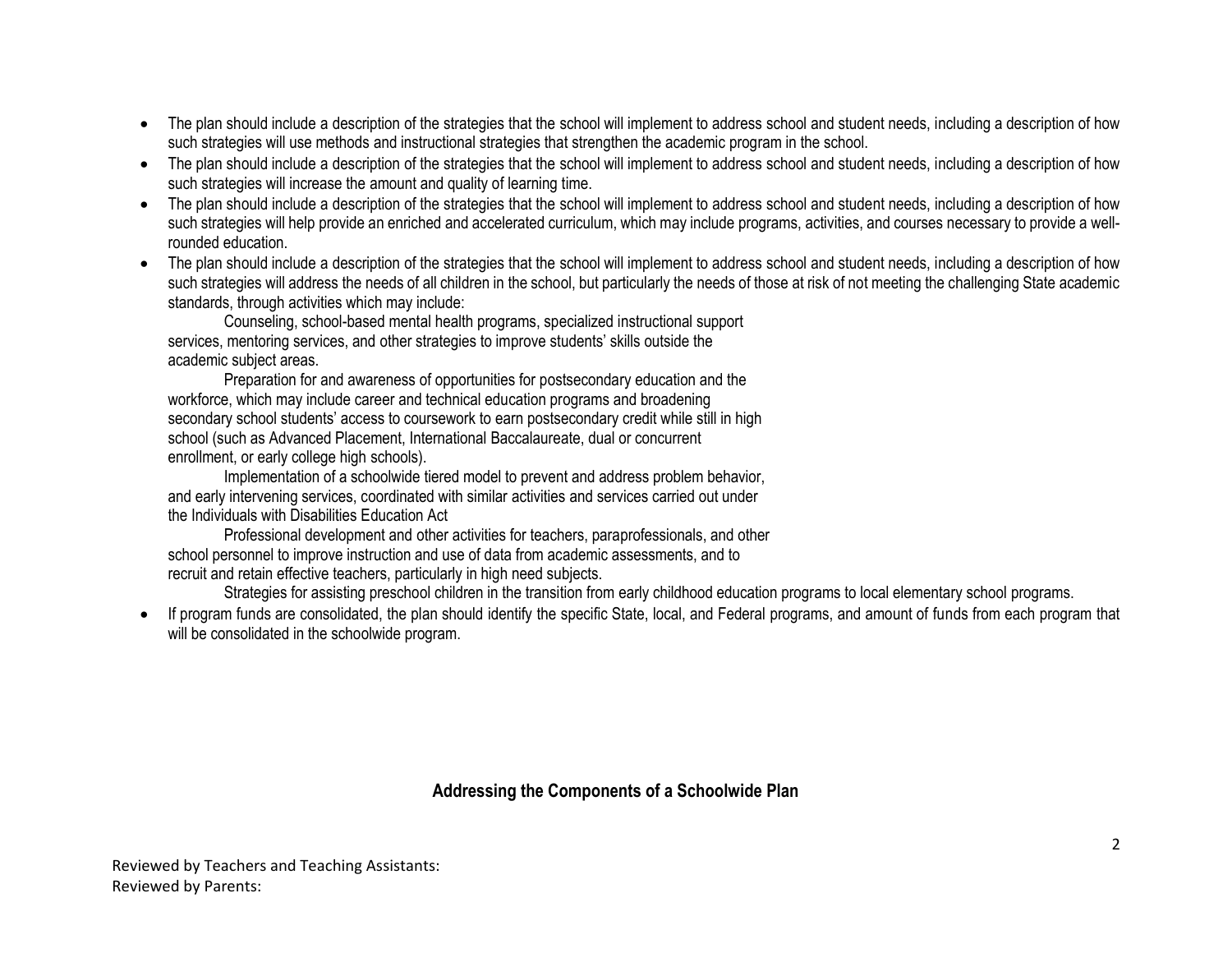| <b>Components</b>                                                                                                                                                                                                                                                                                                                                                                                                                                                 | <b>Summary of Actions</b>                                                                                                                                                                                                                                                                                                                                                                                                                                                                                                                                                                                                                                                                                                                                                                                                                                                                                                                                                                                                               |
|-------------------------------------------------------------------------------------------------------------------------------------------------------------------------------------------------------------------------------------------------------------------------------------------------------------------------------------------------------------------------------------------------------------------------------------------------------------------|-----------------------------------------------------------------------------------------------------------------------------------------------------------------------------------------------------------------------------------------------------------------------------------------------------------------------------------------------------------------------------------------------------------------------------------------------------------------------------------------------------------------------------------------------------------------------------------------------------------------------------------------------------------------------------------------------------------------------------------------------------------------------------------------------------------------------------------------------------------------------------------------------------------------------------------------------------------------------------------------------------------------------------------------|
| A comprehensive needs assessment of the entire school (including the needs<br>of migrant children as defined in Section 1306) with information about the<br>academic achievement of children in relation to the state student achievement<br>standards.                                                                                                                                                                                                           | <b>Surveys of teachers</b><br>$\blacksquare$<br>Analysis of benchmark assessments (Math Inventory, Reading<br>Inventory)<br>Review and analysis of NYS (New York State) Assessments (Math,<br>٠<br>ELA, NYSELAT, and Science)<br><b>Feedback from parent meetings</b><br>٠<br><b>Teacher observation data</b><br><b>Professional development evaluations</b>                                                                                                                                                                                                                                                                                                                                                                                                                                                                                                                                                                                                                                                                            |
| Schoolwide reform strategies that:<br>Provide opportunities for all children to meet the<br>state's proficient and advanced levels of student<br>academic achievement.                                                                                                                                                                                                                                                                                            | Implementation of vertically cohesive, standards-based curricula<br>٠<br>(aligned to NYS Next Generation Standards)<br>Tiered instruction to meet the needs of all learners<br>٠<br>Strategic use of support staff, including Instructional Specialists,<br>reading specialist, math specialist, ENL teachers, enrichment teacher<br>(VRE), and Teaching Assistants<br>Use of research-based standards-aligned supplemental resources<br>1:1 access to technology devices (iPads) and the use of blended<br>٠<br>learning programs and learning management systems (Schoology and<br>Seesaw)                                                                                                                                                                                                                                                                                                                                                                                                                                            |
| Schoolwide reform strategies that:<br>Use effective methods and instructional strategies<br>based on scientific research that:<br>• Strengthen the core academic program in the<br>school.<br>• Increase the amount and quality of learning<br>time, before-and after-school and summer<br>programs opportunities, and a rich and<br>accelerated curriculum.<br>• Include strategies for meeting the educational<br>needs of historically underserved populations | Implementation of reader's workshop with targeted, standards-aligned<br>٠<br>whole class and small group instruction<br>Robust and culturally reflective classroom libraries<br>Coherent curriculum map that includes foundational mathematics<br>٠<br>topics in a standards-aligned progression of learning using a<br>workshop instructional delivery model<br>PLTW: Project Lead the Way. Students are designing, building, and<br>testing robots that will be able to solve real-world environmental<br>problems. Students are engaging in real world problem solving in both<br>Visual Reasoning and Enrichment class as well as participating in an<br><b>Extended Day Accelerated Learning Program/American Recovery</b><br>Program (ALP/ARP)<br>AVID: students are developing capacities to attend a college and or<br>٠<br>university. This includes strategies for improving overall executive<br>function skills: organization, time-management, study-skills, test-<br>taking skills/strategies, planning, self-monitoring. |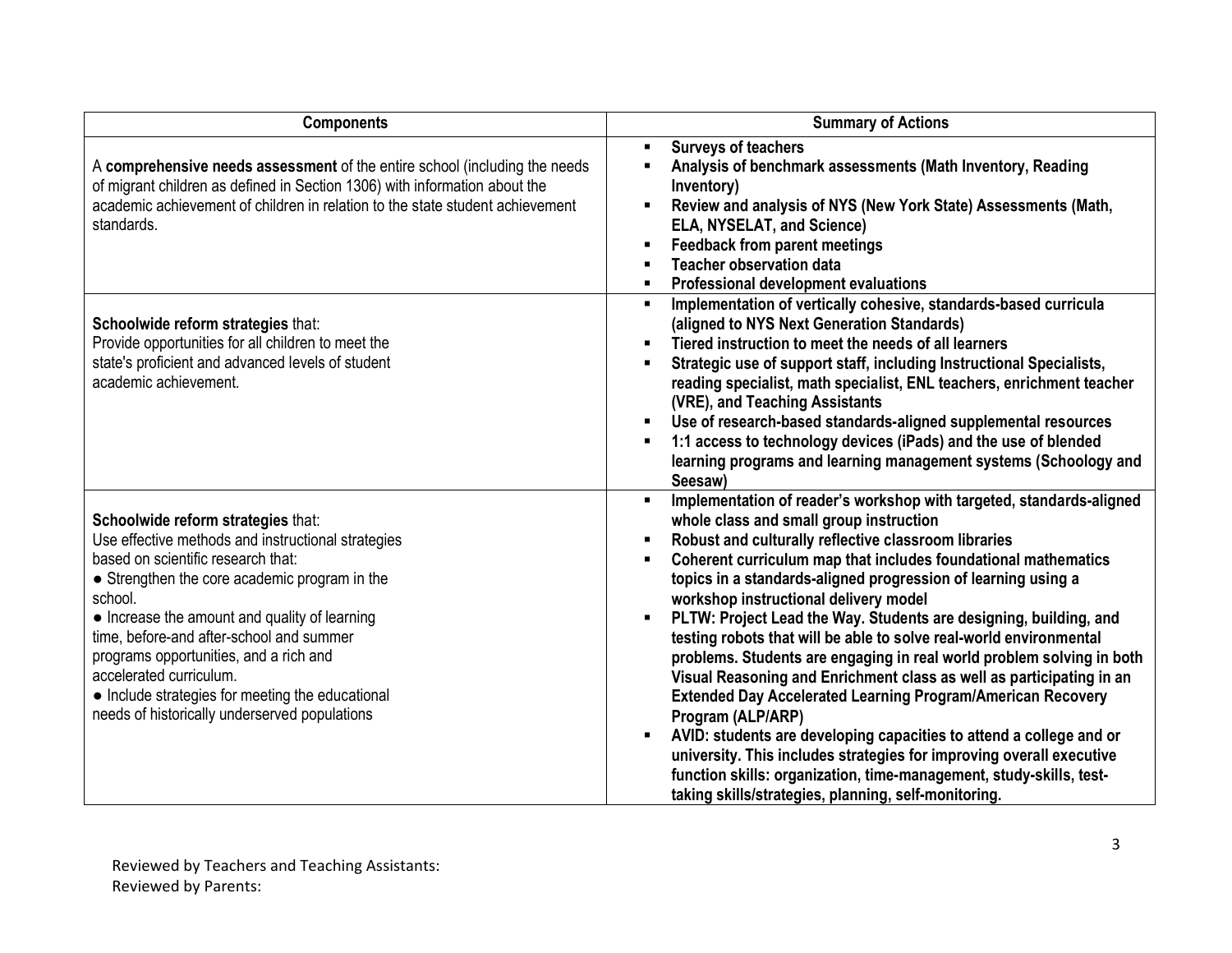| CELL Extended Day Program: Comprehensive program to engage             |
|------------------------------------------------------------------------|
| <b>Expanding and Transitioning English Language Learners with</b>      |
| additional support in reading and writing. Students were targeted as a |
| result of learning loss during the Covid 19 pandemic                   |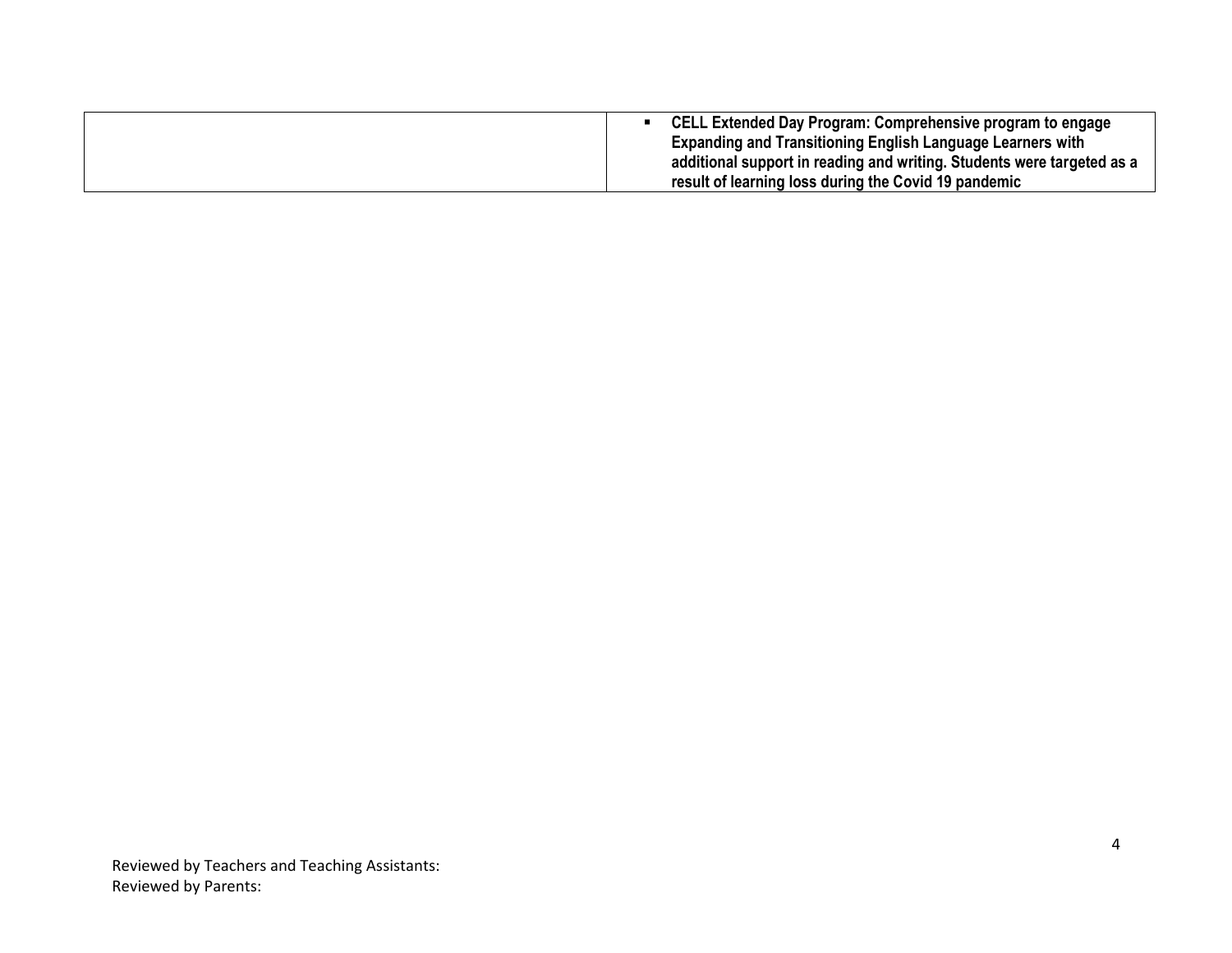| <b>Components</b>                                                                                                                                                                                                                                                                                                                                                                                                                                                                                                                                                                                                                                                                                                                                                                                                                                                                                                                                                                                                                                     | <b>Summary of Actions</b>                                                                                                                                                                                                                                                                                                                                                                                                                                                                                                                                                                                                                                              |
|-------------------------------------------------------------------------------------------------------------------------------------------------------------------------------------------------------------------------------------------------------------------------------------------------------------------------------------------------------------------------------------------------------------------------------------------------------------------------------------------------------------------------------------------------------------------------------------------------------------------------------------------------------------------------------------------------------------------------------------------------------------------------------------------------------------------------------------------------------------------------------------------------------------------------------------------------------------------------------------------------------------------------------------------------------|------------------------------------------------------------------------------------------------------------------------------------------------------------------------------------------------------------------------------------------------------------------------------------------------------------------------------------------------------------------------------------------------------------------------------------------------------------------------------------------------------------------------------------------------------------------------------------------------------------------------------------------------------------------------|
| Schoolwide reform strategies that:<br>Address the needs of all children in the school,<br>especially those of low achieving children and those at risk of not meeting the<br>state academic content<br>standards who are members of a population targeted<br>• AIS teachers - assess based district measures,<br>state test results, teacher recommendation,<br>academic performance. AIS provided to students<br>who do not meet academic standards by the schoolwide program. The services<br>of such a program might include:<br>• Counseling, pupil services, and mentoring services<br>• College and career awareness and preparation,<br>such as college and career guidance, personal finance education, and innovative<br>teaching methods, which may include applied learning and team-teaching<br>strategies.<br>• The integration of vocational and technical<br>education programs.<br>• Address how the school will determine if such<br>needs have been met.<br>• Are consistent with the state plan and any local<br>improvement plans | Use of embedded formative assessment to provide targeted small<br>٠<br>group instruction<br>Ongoing progress monitoring and frequent RTI (Response to<br>Intervention) data meetings.<br>Extended Day programs that offer targeted support as well as<br>٠<br>enrichment to students who are performing below benchmark in Math<br>and/or ELA<br>Districtwide Summer School program for students in need of<br>additional support<br>Full time social worker and full-time school psychologist to meet the<br>٠<br>social, emotional, and learning needs of students as well as to provide<br>support to families.<br>Middle School guidance program<br>$\blacksquare$ |
| Instruction by properly licensed teachers.                                                                                                                                                                                                                                                                                                                                                                                                                                                                                                                                                                                                                                                                                                                                                                                                                                                                                                                                                                                                            | All teachers in the White Plains School District are certified by NYS in<br>٠<br>the subject areas or grade levels that they are teaching<br><b>Teaching Assistants hold appropriate NYS certifications</b><br>٠                                                                                                                                                                                                                                                                                                                                                                                                                                                       |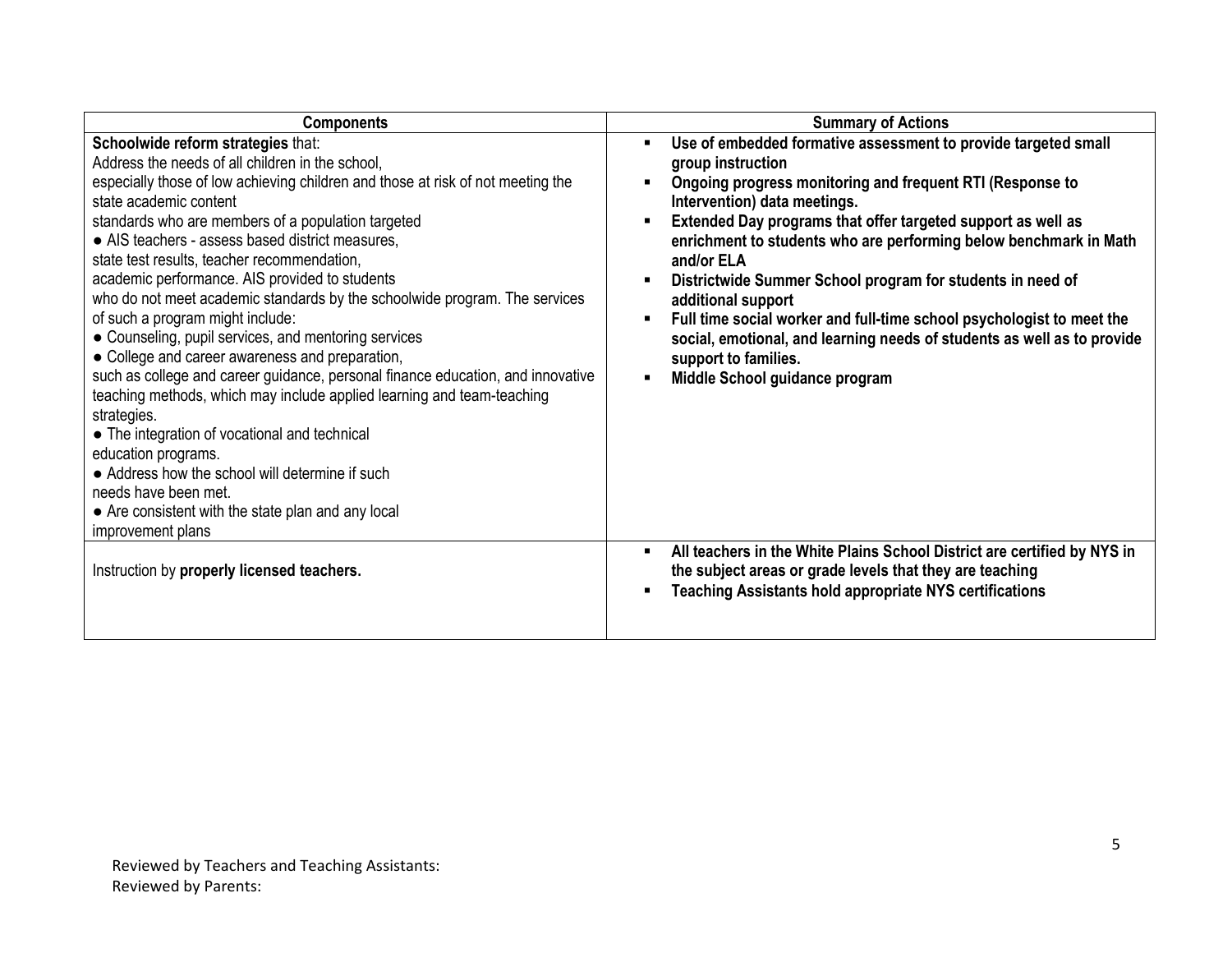| <b>Components</b>                                                                                                                                                                                                                                                         | <b>Summary Of Actions</b>                                                                                                                                                                                                                                                                                                                                                                                                                                                                                                                                                                                                                                                                                                                                                                                                                                                                                                                                                                                                                                                                                                                                                                                                                                                                                      |
|---------------------------------------------------------------------------------------------------------------------------------------------------------------------------------------------------------------------------------------------------------------------------|----------------------------------------------------------------------------------------------------------------------------------------------------------------------------------------------------------------------------------------------------------------------------------------------------------------------------------------------------------------------------------------------------------------------------------------------------------------------------------------------------------------------------------------------------------------------------------------------------------------------------------------------------------------------------------------------------------------------------------------------------------------------------------------------------------------------------------------------------------------------------------------------------------------------------------------------------------------------------------------------------------------------------------------------------------------------------------------------------------------------------------------------------------------------------------------------------------------------------------------------------------------------------------------------------------------|
| High-quality and on-going professional<br>development for teachers, principals, and<br>paraprofessionals and, if appropriate, pupil services<br>personnel, parents, and other staff to enable all children in the school to meet the<br>state academic content standards. | District level Staff Development Center/Teacher Center that offers<br>$\blacksquare$<br>courses and workshops to teachers and teaching assistants in<br>alignment with district goals<br>Building level professional development team plans additional learning<br>experiences that occur during faculty meetings, conference days, and<br>ongoing grade level meetings.<br>Districtwide Curriculum Coordinators in Math, ELA, Fine Arts, Social<br>Studies, Science, ENL/Dual Language, and Health, Wellness, and<br><b>Physical Education</b><br>Instructional Specialists that support classroom embedded<br>professional learning via coaching residencies<br>Partnerships with SWBOCES and PNWBOCES<br>Strategic use of consultants (HMH, ARC, IDE, Wilson) for coaching and<br>ongoing professional development in targeted areas<br>Principals engage in ongoing professional development through the<br>Administrators' Retreat, Professional Growth and Leadership<br>Development meetings, and partnerships with BOCES (Boards of<br>Cooperative Educational Services) and other educational supports,<br>including colleges and universities<br>Teaching Assistants are included in professional learning<br>opportunities<br>Targeted professional learning in the use of technology is offered by |
|                                                                                                                                                                                                                                                                           | the Office of Instructional Technology (in-district support)<br><b>Participation on Curriculum Review Committees</b><br>٠                                                                                                                                                                                                                                                                                                                                                                                                                                                                                                                                                                                                                                                                                                                                                                                                                                                                                                                                                                                                                                                                                                                                                                                      |
| Strategies to attract licensed teachers to<br>high-need schools.                                                                                                                                                                                                          | Unparalleled access to professional learning opportunities<br>ш<br><b>Highly competitive salary schedule</b><br>Welcoming and collegial work environment<br>New Teacher Orientation program (in August) and course<br>$\blacksquare$<br>(monthly meetings)<br>Mentoring program for first year teachers and long-term<br>substitutes<br>Participated in regional Diversity Hiring Fair                                                                                                                                                                                                                                                                                                                                                                                                                                                                                                                                                                                                                                                                                                                                                                                                                                                                                                                         |

| Am.<br>onents | $\frac{1}{2}$<br>CHONS |
|---------------|------------------------|
|               |                        |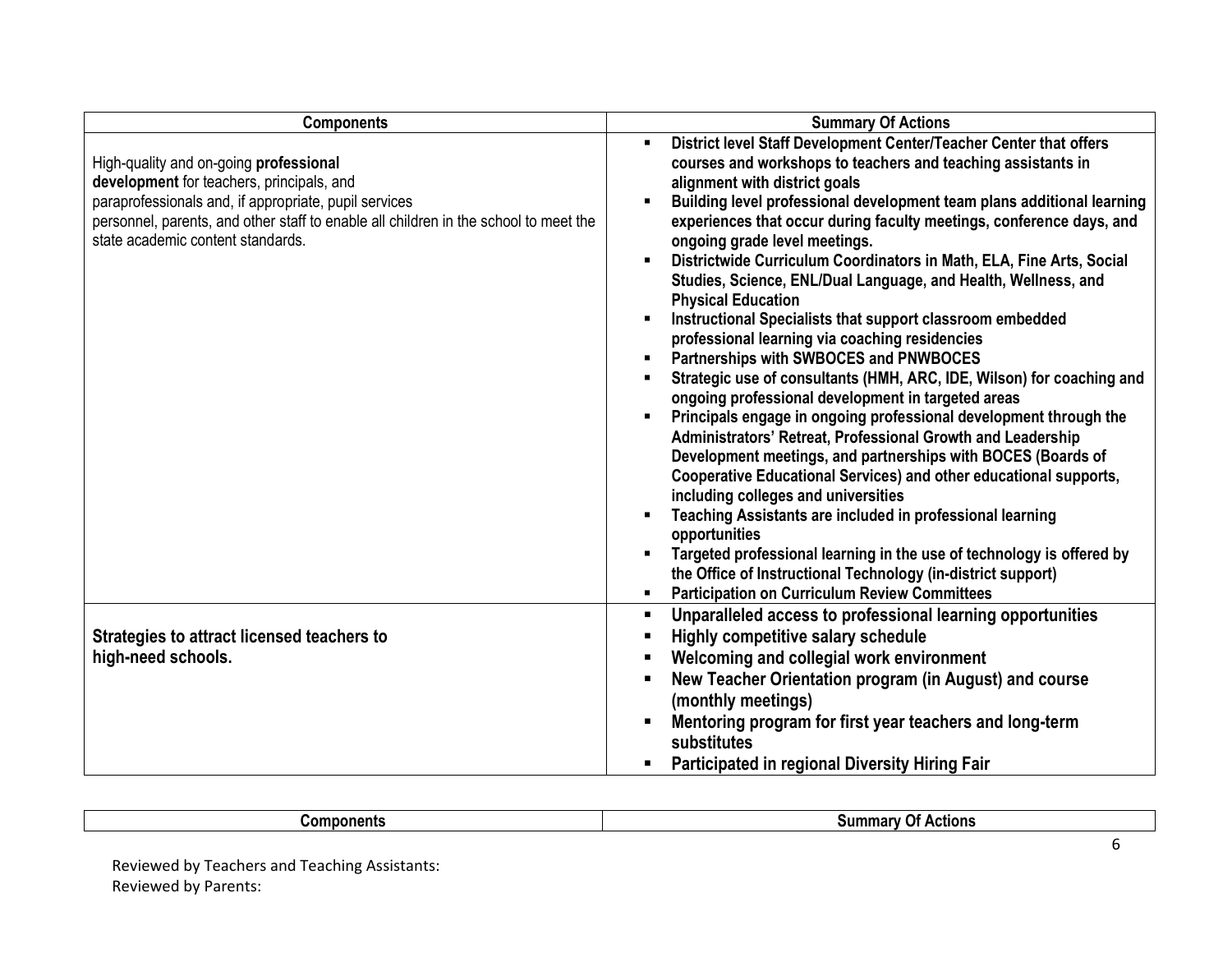|                                                                           | <b>Annual Title I Parent Meeting</b>                                         |
|---------------------------------------------------------------------------|------------------------------------------------------------------------------|
| Strategies to increase Family Engagement                                  | <b>Active Parent Teachers Association (WPTA)</b>                             |
| through means such as family literacy services.                           | <b>Literacy and Math Nights</b>                                              |
|                                                                           | Instructionally focused parent meetings that are teacher lead                |
|                                                                           | Ongoing connections via social media                                         |
|                                                                           | Language translation for meetings and events                                 |
|                                                                           | Coordination of curriculum resources between PreK and District               |
| Plans for assisting children in the <b>transition</b> from                | Kindergarten program                                                         |
| early childhood programs, such as Head Start, Even                        | Use of a standards based PreK comprehensive curriculum in all                |
| Start, Early Reading First, or a public-school preschool program to local | PreK classrooms (Scholastic "PreK on My Way")                                |
| elementary school programs.                                               | Planned intervisitations between PreK and Kindergarten teachers              |
|                                                                           | Informational meetings for parents about PreK Transition into                |
|                                                                           | Kindergarten, including readiness skills                                     |
|                                                                           | Districtwide Family Information Center provides hands-on                     |
|                                                                           | assistance to parents registering for kindergarten                           |
|                                                                           | Virtual and/or on-site tours and information sessions for all                |
|                                                                           | incoming families                                                            |
|                                                                           | Kindergarten Roundup (meet and greet) and Kindergarten                       |
|                                                                           | screening appointments with teachers prior to entry                          |
|                                                                           | Ongoing dialogue at Grade Level Meetings (GLM) and Faculty<br>$\blacksquare$ |
| Measures to include teachers in decisions                                 | meetings. Common Planning Time is a core feature of teacher                  |
| regarding the use of academic assessments to provide information on,      | experiences to support MTSS as well common planning for                      |
| and to improve, the achievement of individual students and the overall    | content planning and curriculum integration meetings of other                |
| instructional program.                                                    | content areas                                                                |
|                                                                           | Active participation in curriculum review and core resource                  |
|                                                                           | selection committees - including decisions about resources,                  |
|                                                                           | assessments, and common instructional practices                              |
|                                                                           | Small, focus group meetings within grade levels and across                   |
|                                                                           | departments                                                                  |
|                                                                           | Use of Department Meetings to review academic assessments                    |
|                                                                           | and results to inform instruction in Math, ELA, Science, and                 |
|                                                                           | <b>Social Studies</b>                                                        |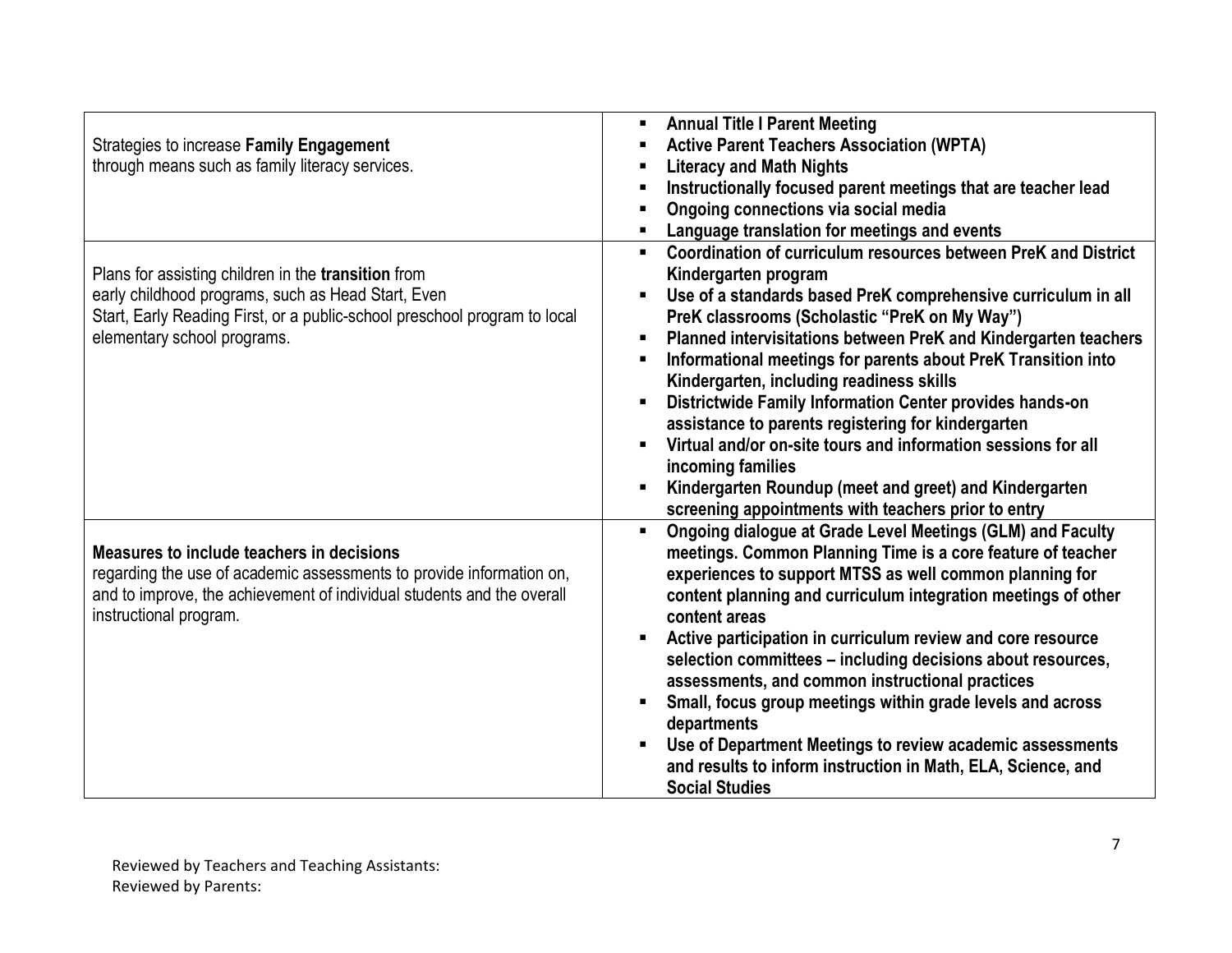| Instructional Coaches meet with each other and monthly with       |
|-------------------------------------------------------------------|
| Curriculum Coordinators to ensure coordination of building-level  |
| professional learning and a shared understanding of instructional |
| methods and resources                                             |